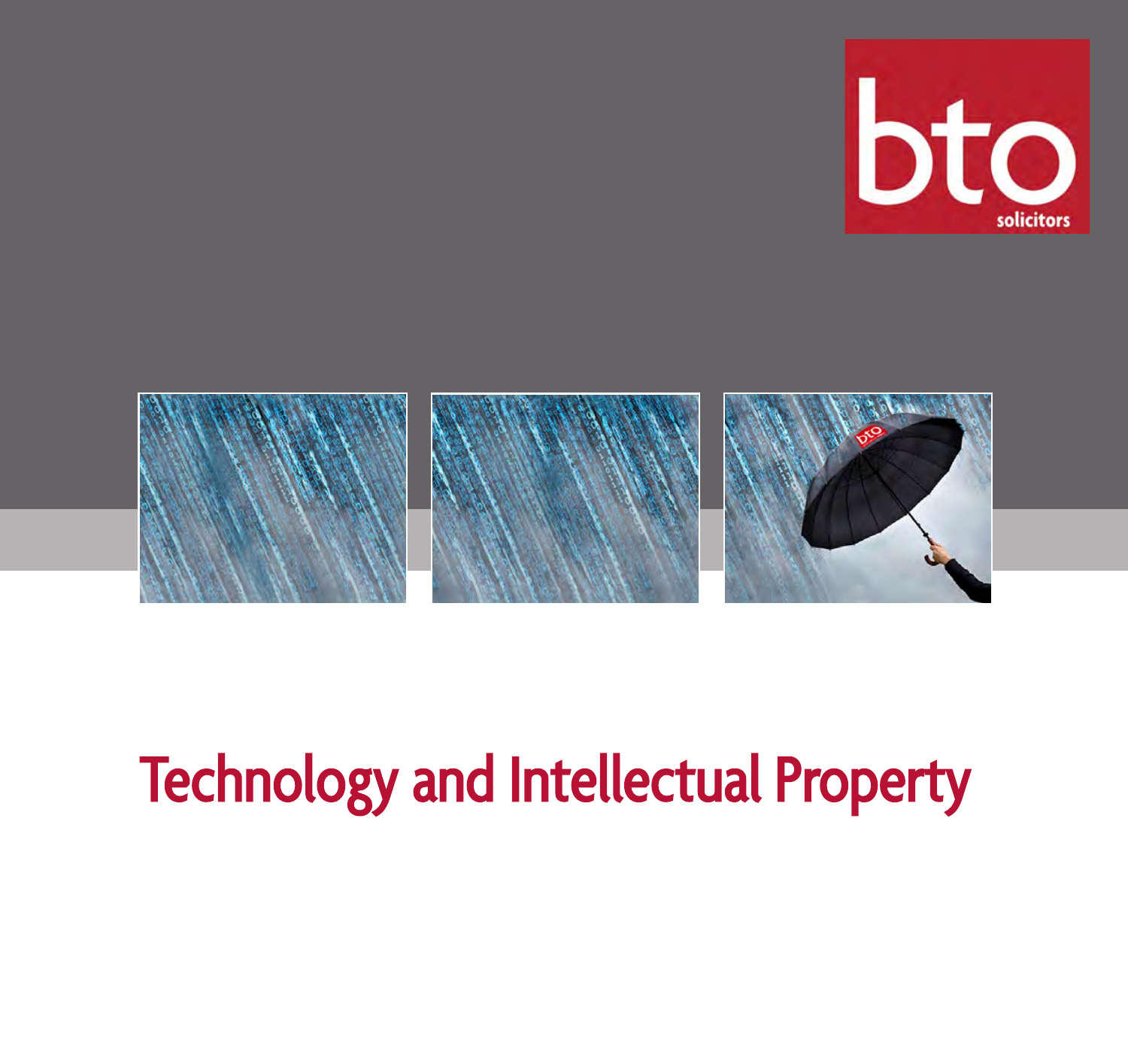# What can we do for you?

The Technology and IP team specialises in technology and intellectual property law.

Paul Motion, Partner, who heads the team is a Solicitor Advocate and Accredited Specialist in Data Protection/FOI law. This enables the team to offer comprehensive services in both the Sheriff Courts and the Court of Session.

The Team offers expertise in both contentious and non-contentious work, regularly appearing in the Scottish Courts and, where appropriate, at arbitration and mediation.

On contentious matters, our broad and in-depth experience covers website and domain name disputes, design right and trade mark infringement, software and licensing disputes, copyright infringement and passing off claims. We also have extensive experience of advising on restrictive covenant disputes, dawn raids and online defamation claims.

On the non-contentious side, we provide clients with advice in a range of areas including discrete licensing, sale and transfer of intellectual property matters, and also in the context of larger transactions including business sales, management and franchising agreements. With our wide range of experience we are well placed to draft and revise technology and service level contracts for clients.

We work in a range of business sectors including: technology, energy and renewables, recruitment, engineering, drinks, retail, hospitality, social housing, the voluntary sector and local government. Our clients range from sole traders and individuals to large multinational companies. We also offer advice on how to protect and exploit intellectual property rights and provide registration and renewal services to clients in respect of UK trade marks.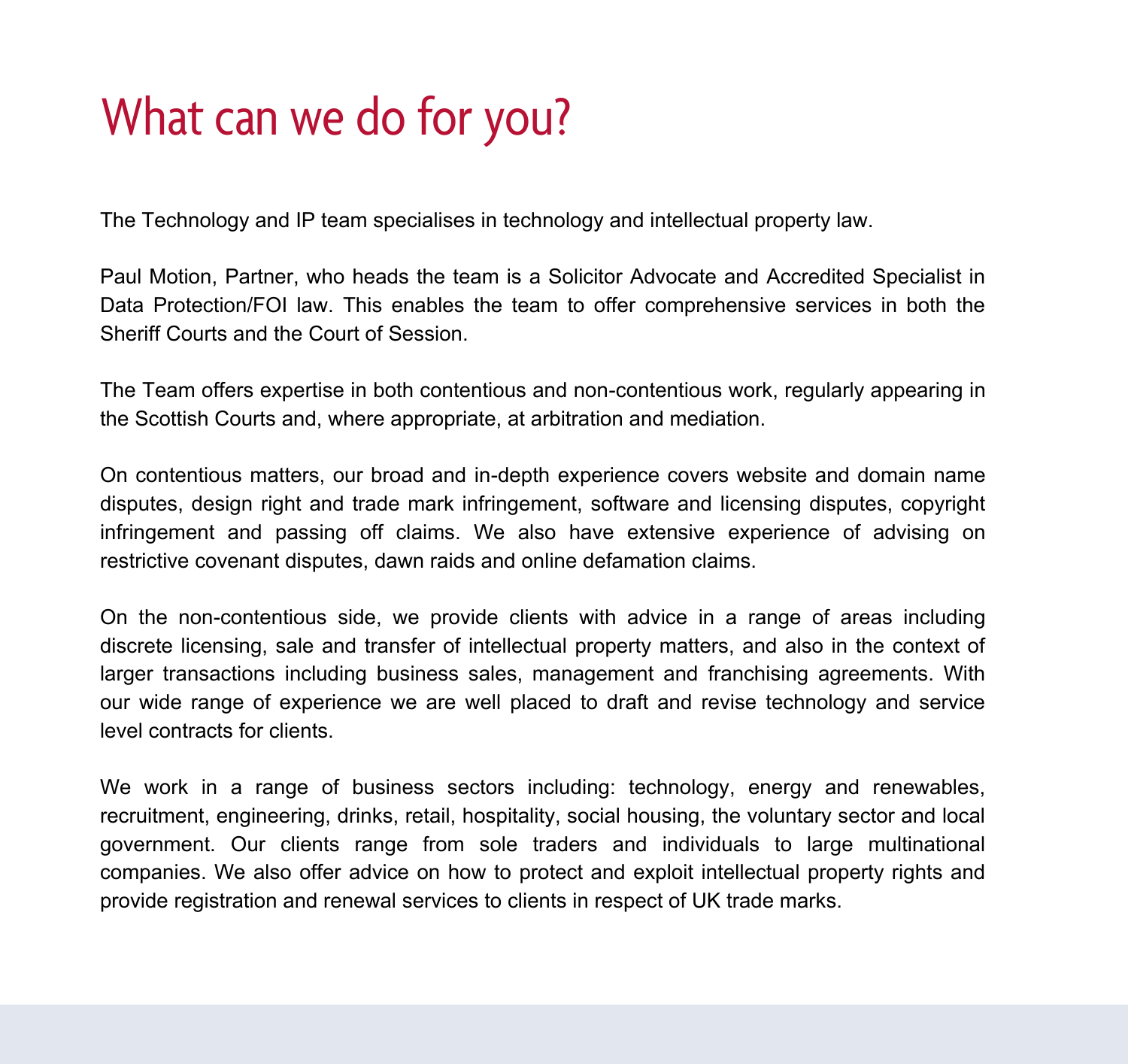### **Services**



- Author Contracts
- □ Copyright
- Databases
- Design Rights
- □ Franchising Agreements
- IP Infringement
- □ Passing Off
- □ Software and IP Licensing Agreements
- □ Software and Web Development Agreements
- □ Technology Contracts
- □ Trade Mark Disputes and UK Registration

#### Significant Clients include

- Gleann Mhor Ltd
- □ Innovent Ltd
- □ Mactaggart & Mickel Homes Ltd
- □ Springbank Distillers Ltd
- □ Scottish Borders Councll
- Royal Troon Golf Club

"We could not ask for better legal services" (Scottish Borders Council)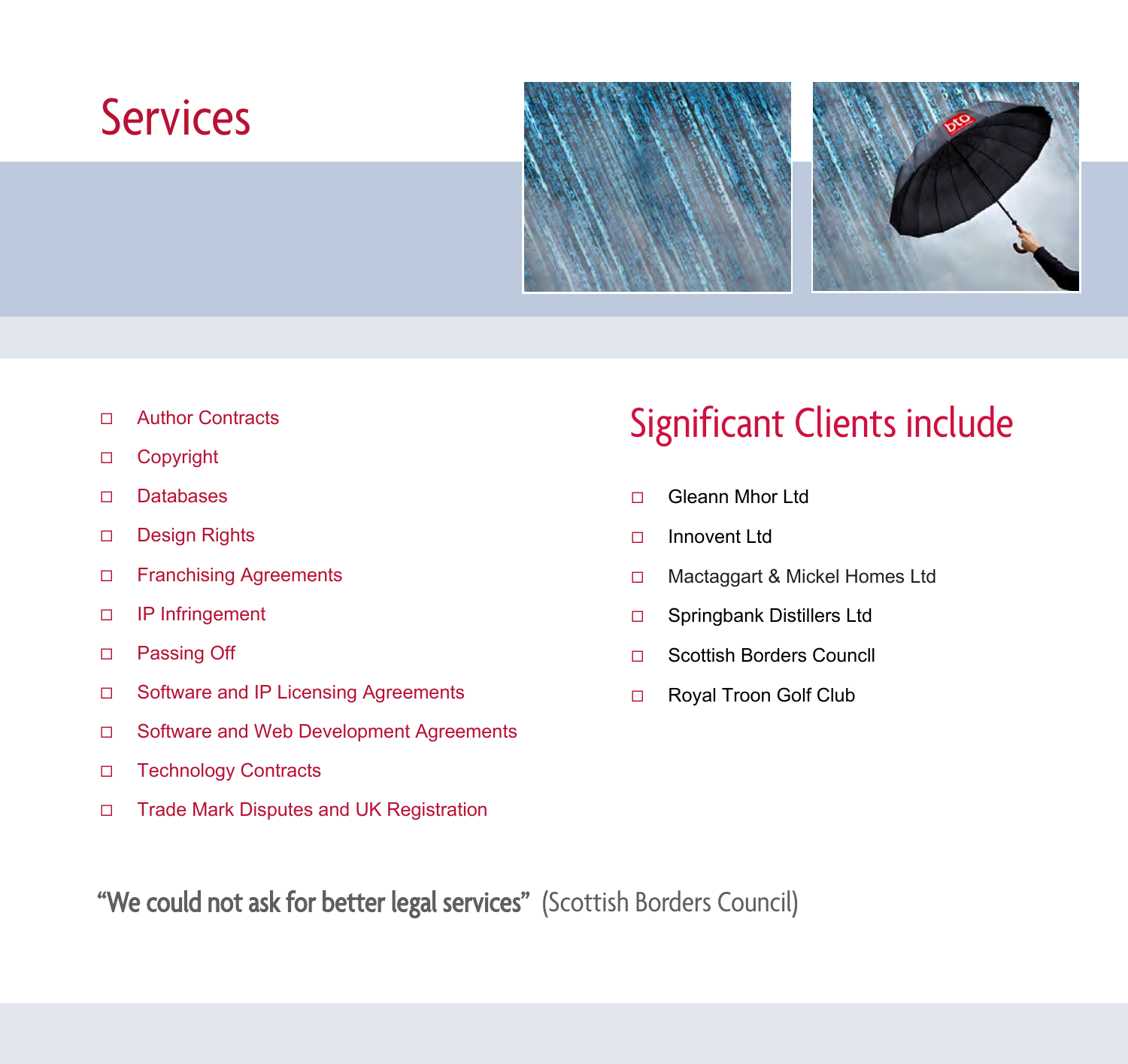### Our experience



- □ Advising, and Paul Motion appearing as Solicitor Advocate and later as Junior Counsel to a QC, in a £25 million IP claim relating to the design of a deep water offshore windfarm.
- $\Box$  Advising on aspects of a complex transaction (including IP) in the acquisitions of a UK software company by a US organisation and advising a bespoke software developer who was seeking to raise private and public investment funding.
- $\Box$  Advising a major Scottish charity on the digitisation of its archives and the exploitation of its IP.
- $\Box$  Acting for numerous clients (individuals and employers) to prevent harassment on websites, social media, blogs and forums.
- $\Box$  Acting for over ten years for a household name malt whisky producer on trade mark infringements and passing-off cases with both UK and international aspects, the UK elements of which were litigated by Paul Motion as Solicitor Advocate.
- $\Box$  Advising on a nine figure sum IT contract dispute among the end user, contractor and sub-contractor on termination rights and obligations.

#### Why choose BTO?

- Clear fee structures
- □ BTO team identified at outset
- □ Approachable & straightforward
- □ Solution driven
- □ Regular reporting
- D Plain English
- Mutual feedback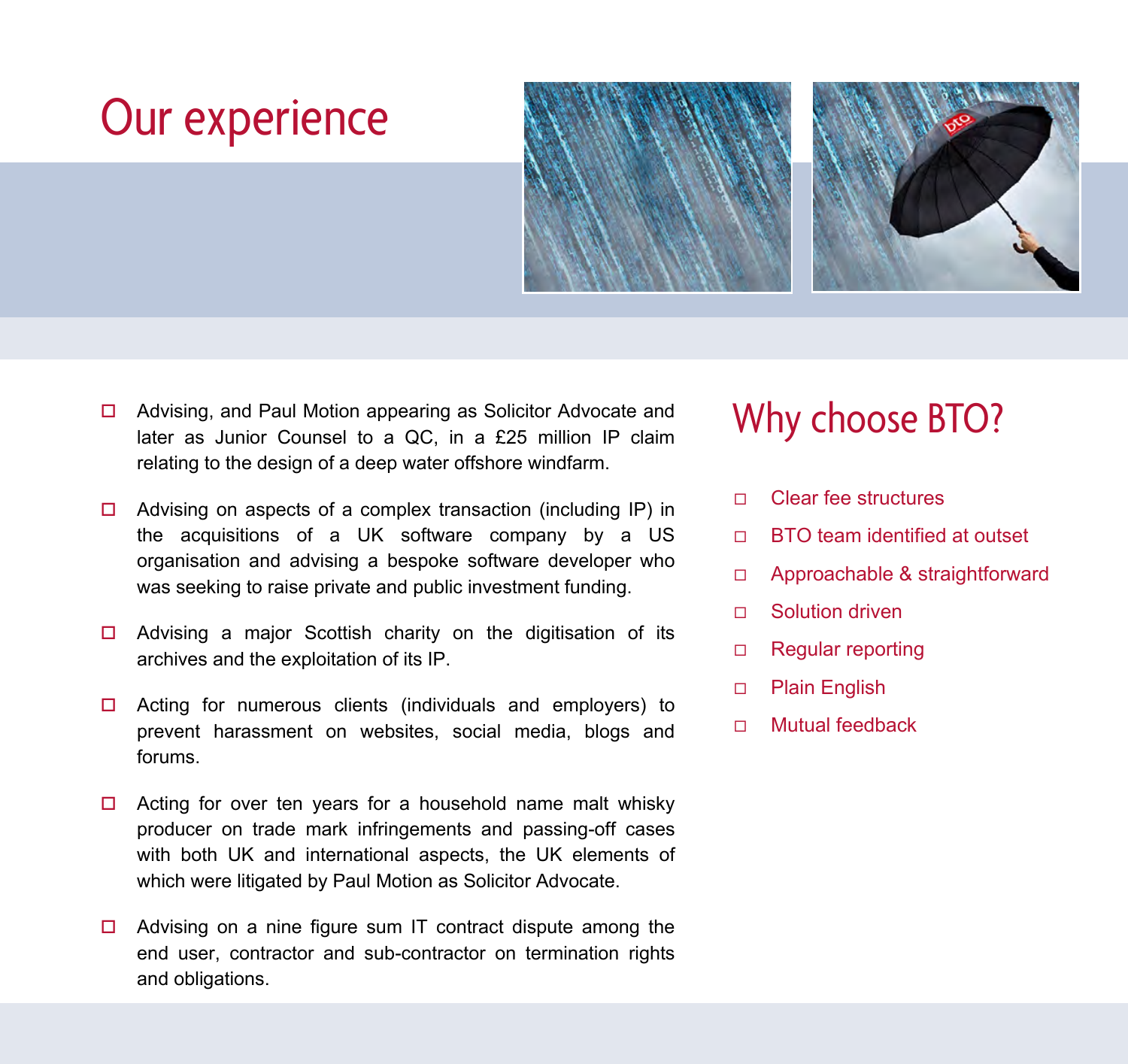## BTO's Technology and Intellectual Property Team



**Paul Motion Partner Solicitor Advocate** 

**T:** 0131 222 2932 **E:** prm@bto.co.uk Paul, who heads this versatile niche team, is a Solicitor Advocate, Accredited Specialist in Data Protection and FOI law and an IP/IT specialist. He is a past Chairman of the Scottish Society for Computers and Law and he chaired the Law Society of Scotland's Technology Committee for sixteen years. Uniquely, for ten years, Paul presented on stage at the Edinburgh Festival Fringe in relation to legal issues of interest to the performing arts such as copyright, parody, legal issues relating to Twitter and cyber crime.



**Lynn Richmond Partner** 

**T:** 0131 222 2934 **E:** lyr@bto.co.uk

Lynn is WS Accredited in Commercial Litigation and holds a certificate in Advanced Dispute Resolution. She has been involved in pursuing and defending a number of intellectual property claims and also advises on non-contentious matters. Lynn has been a director of the Scottish Society for Computers and Law since 2008.



**Jonathan Tait Solicitor** 

**T:** 0131 222 2939 **E:** jta@bto.co.uk

Jonathan represents clients in disputes and advises on technology and software contracts, as well as copyright and trademark matters. Prior to retraining in law, Jonathan worked for many years in the music industry and latterly in music education which is where his interest in IP and Data Protection stemmed from.